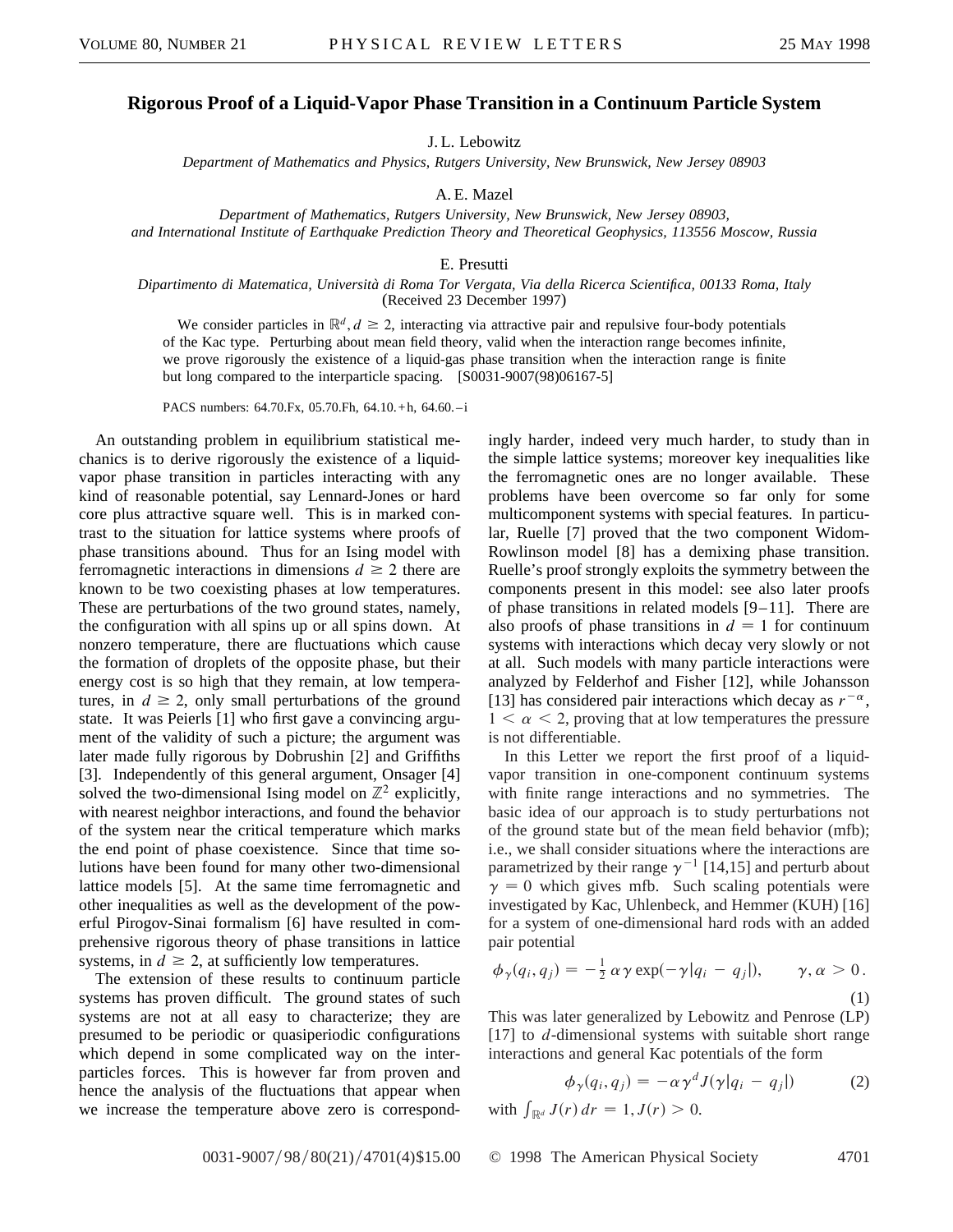LP showed that in the infinite volume limit followed by the limit  $\gamma \rightarrow 0$  the Helmholtz free energy *a* takes the form

$$
\lim_{\gamma \to 0} a(\rho, \gamma) = \text{CE}\{a_0(\rho) - \frac{1}{2}\alpha \rho^2\}.
$$
 (3)

Here  $\rho$  is the particle density,  $a_0$  is the free energy density of the reference system, i.e., the system with  $\alpha = 0$  in (2),  $a_0$  is convex in  $\rho$  (by general theorems), and CE{ $f(x)$ } is the largest convex lower bound of *f*. (The dependence of  $a_0$  on the temperature  $\beta^{-1}$  has been suppressed.) For  $\alpha$  large enough the term in the curly brackets in (3) has a double well shape and the CE corresponds to the Gibbs double tangent construction. This is equivalent to Maxwell's equal area rule applied to a van der Waals' type equation of state where it gives the coexistence of liquid and vapor phases [17].

Following the work of KUH and LP, various attempts were made to go beyond the  $\gamma = 0$  limit [18,19]. It is clear from general arguments, and it follows also explicitly from [14], that in  $d = 1$  there is no phase transition for  $\gamma > 0$ . Straightforward expansions in  $\gamma$  are therefore bound to fail for  $d = 1$ , in the two phase region. In  $d > 1$  these schemes give plausible, but uncontrolled, approximations. The main difficulty comes from the fact that the phase transition is a singular event, whose dependence on the parameter  $\gamma$  is not at all smooth. To overcome this problem requires all the modern machinery of Pirogov-Sinai theory built up in the past twenty-five years [6,20,21] plus considerable additional effort.

It is the success of such an effort which enables us to show for some systems in  $d \geq 2$ , that their behavior at finite  $\gamma > 0$  is close to mfb at  $\gamma = 0$ , so that a phase transition in the latter yields a phase transition in the former for sufficiently small  $\gamma$ . Such results have been recently obtained for Ising models [20], where one uses a version of the Peierls argument, exploiting the spin flip symmetry of the model. The absence of symmetries in our case requires instead the whole machinery of the Pirogov-Sinai theory [6,21]. To insure stabilization against collapse, which would be induced by a Kac attractive pair potential, the natural choice made by KUH and LP is to replace point particles by hard spheres or similar strongly repulsive pair interactions. Our approach however does not work in such a case, as we need a cluster expansion for the unperturbed reference system (i.e., without the Kac interaction) at values of the chemical potential or density for which it is not proven to hold. Instead we consider point particles and insure stability by introducing a positive four-body potential of the same range as the attractive two-body one. The unperturbed system is then the free, ideal gas for which the cluster expansion holds trivially. The price is a much more involved mean field analysis, which requires a special choice of the form of the interactions.

We now specify the model, state precisely our results, and give a flavor of the proof [22]. Let  $q = \{q_i\}$ ,  $i =$ 

 $1, 2, \ldots$  be a configuration of particles in a domain  $\Lambda \subset$  $\mathbb{R}^d$ ,  $d \geq 2$ . The energy of the configuration *q* is

$$
H_{\gamma}(q) = -\frac{1}{2!} \sum_{i_1} \sum_{i_2 \neq i_1} J_{\gamma}^{(2)}(q_{i_1}, q_{i_2}) + \frac{1}{4!} \sum_{i_1} \times \sum_{i_2 \neq i_1} \sum_{i_3 \neq i_1, i_2} \sum_{i_4 \neq i_1, i_2, i_3} J_{\gamma}^{(4)}(q_{i_1}, q_{i_2}, q_{i_3}, q_{i_4}). \tag{4}
$$

**Here** 

$$
J_{\gamma}^{(2)}(q_{i_1}, q_{i_2}) = \gamma^d J^{(2)}(\gamma q_{i_1}, \gamma q_{i_2}), \qquad (5)
$$

$$
J_{\gamma}^{(4)}(q_{i_1}, q_{i_2}, q_{i_3}, q_{i_4}) = \gamma^{3d} J^{(4)}(\gamma q_{i_1}, \cdots, \gamma q_{i_4}), \quad (6)
$$

and

$$
J^{(2)}(r_1, r_2) \ge 0, J^{(4)}(r_1, r_2, r_3, r_4) \ge 0, \tag{7}
$$

are fixed, bounded, translation invariant functions of finite range: they vanish whenever any of the distances  $|r_i$  $r_i$  is larger than some fixed length  $l_d$ .

The equilibrium properties of this system are specified by a grand canonical ensemble with reciprocal temperature  $\beta$ , chemical potential  $\lambda$ , and suitable boundary conditions (bc), i.e., by the Gibbs measure  $\mu_{\Lambda,\gamma,\beta,\lambda}^{\mathrm{bc}}$ . To prove coexistence of liquid and vapor phases for some  $\beta$  and  $\lambda$ we have to show that by choosing two different bc, one favoring the liquid and another the vapor phase, call them  $+$ and  $-$ , the Gibbs measures obtained in the limit  $\Lambda \nearrow \mathbb{R}^d$ describe two phases differing primarily by their densities, the appropriate order parameter for this transition. We do this in detail [22] for a particular choice of the interactions

$$
J^{(2)}(r_1, r_2) = |B(r_1) \cap B(r_2)|, \tag{8}
$$

$$
J^{(4)}(r_1, r_2, r_3, r_4) = |\bigcap_{j=1}^4 B(r_j)|, \tag{9}
$$

where  $B(r)$  is the ball in  $\mathbb{R}^d$  of volume 1 and center *r*, i.e.,  $J^{(2)}(r_1, r_2)$  is equal to the overlap volume of the two balls [of radius  $\pi^{-1/2}$  and  $(4/3\pi)^{-1/3}$  in  $d = 2, 3$ ] centered at  $r_1$  and  $r_2$ . Similarly  $J^{(4)}(r_1, r_2, r_3, r_4)$  is equal to the overlap volume of four such balls.

*Theorem.*—Let  $\beta_c = (\frac{3}{2})^{\frac{3}{2}}$  and  $\beta_0 > \beta_c$  (as below), then, for any  $\beta \in (\beta_c, \beta_0)$  there exist functions  $\gamma_0(\beta)$ and  $\lambda(\gamma, \beta)$  such that for  $0 < \gamma < \gamma_0(\beta)$  the model with  $J^{(2)}$  and  $J^{(4)}$  as in (9) has at least two distinct infinite volume Gibbs measures  $\mu^{\pm}_{\gamma,\beta}$ . These measures are translation invariant and ergodic (with respect to space translations), with an exponential decay of correlations. They have particle densities, respectively, equal to  $\rho_{\gamma,\beta,-} > 0$ and  $\rho_{\gamma,\beta,+} > \rho_{\gamma,\beta,-}$ . In the limit  $\gamma \to 0$ ,  $\lambda(\gamma,\beta) \to$  $\lambda(\beta)$ ,  $\rho_{\gamma,\beta,\pm} \to \rho_{\beta,\pm}$  and there exist positive constants *c* and  $\delta$  such that  $|\lambda(\gamma, \beta) - \lambda(\beta)| + \sum_{s=\pm} |\rho_{\gamma,\beta,s} - \beta|$  $\rho_{\beta,s}$   $\leq c\gamma^{\delta}$ .

The reason for the particular choice of the interactions (9) as well as for the appearance of  $\beta_0$  in the theorem are related to the mfb of the system (4) valid when  $\gamma \to 0$  (following the limit  $\Lambda \nearrow \mathbb{R}^d$ ). The mean field equilibrium profiles are functions  $\rho^*(r)$  that minimize the mean field Gibbs free energy functional,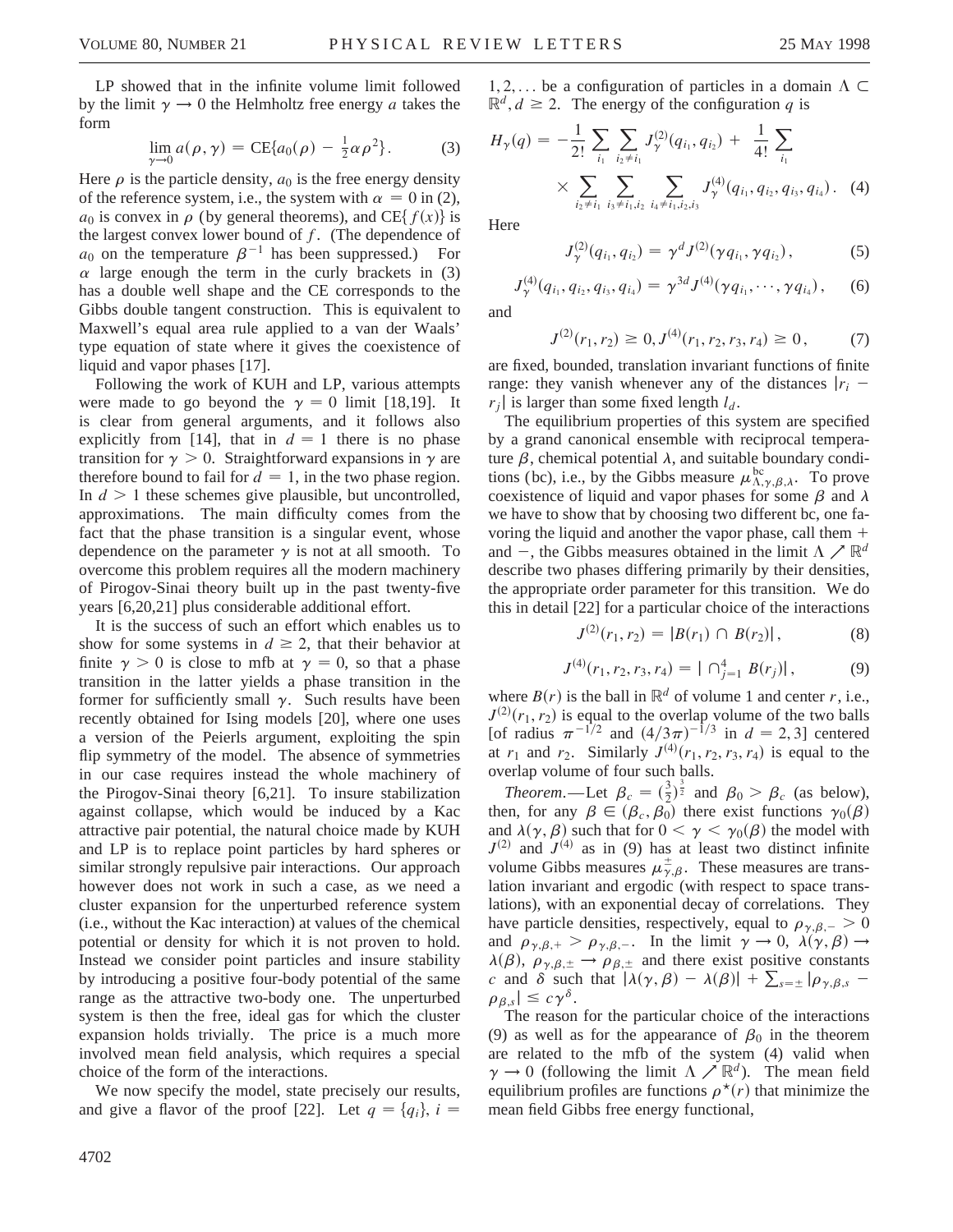$$
\mathcal{F}_{\beta,\lambda}(\rho) = \int dr \frac{\rho(r)}{\beta} [\ln \rho(r) - 1] - \int dr \lambda \rho(r) - \frac{1}{2!} \int dr_1 dr_2 J^{(2)}(r_1, r_2) \rho(r_1) \rho(r_2) + \frac{1}{4!} \int dr_1 \cdots dr_4 J^{(4)}(r_1, \ldots, r_4) \rho(r_1) \cdots \rho(r_4),
$$
\n(10)

where  $\rho(r)$  is a test density profile and the first integral gives the entropy contribution to the free energy.

The minimizers  $\rho^*(r)$  satisfy the mean field equation  $\delta \mathcal{F}_{\beta,\lambda}/\delta \rho(r) = 0$ . The resulting equation is highly nonlinear and not very much is known about its solutions for general  $J^{(2)}$  and  $J^{(4)}$ . For the particular choice (9) Eq. (10) simplifies to

$$
\mathcal{F}_{\beta,\lambda}(\rho) = \int dr \left[ \frac{\rho(r)}{\beta} \left[ \ln \rho(r) - 1 \right] - \lambda R(r,\rho) - \frac{1}{2!} R^2(r,\rho) + \frac{1}{4} R^4(r,\rho) \right], \quad (11)
$$

where  $R(r, \rho)$  is the average density over a ball of unit volume in  $\mathbb{R}^d$  centered at *r*. It is now easy to show, using the convexity of the first term, that the minimizers are always spatially homogeneous i.e., they correspond to a constant density  $\rho \ge 0$ . For such a density, the Gibbs free energy per unit volume given in (10) takes the form

$$
f(\rho) = \beta^{-1} \rho (\ln \rho - 1) - \lambda \rho - \rho^2 / 2 + \rho^4 / 24.
$$
\n(12)

The minimizing density will therefore be a solution of the equation

$$
f'(\rho) = \beta^{-1} \ln \rho - \lambda - \rho + \rho^3 / 6 = 0. \tag{13}
$$

This equation has a unique solution for all  $\lambda$  when  $\beta \le$  $\beta_c = (3/2)^{3/2}$ , while for  $\beta > \beta_c$  there exists a  $\lambda(\beta)$ such that there are two minimizing solutions  $\rho_{\beta,+}$  >  $\rho_{\beta,-}$  with  $\lambda(\beta)$  and  $\rho_{\beta,\pm}$  the same as in the last statement of the theorem. In other words,  $f(\rho)$  is convex for  $\beta \leq \beta_c$  and has a double well shape of equal height for  $\beta > \beta_c$ ,  $\lambda = \lambda(\beta)$ . Moreover, there is a  $\beta_0 > \beta_c$ , given by the smallest value of  $\beta > \beta_c$  for which  $f''(\rho_{\beta,\pm}) = 2(\beta \rho_{\beta,\pm})^{-1}$ , such that the diagonal part of  $\frac{\delta^2 \mathcal{F}_{\beta,\lambda(\beta)}}{\delta \rho(r) \delta \rho(r')}|_{\rho=\rho_{\beta,\pm}}$  is positive and dominates the nondiagonal ones. When  $\beta > \beta_0$  the second variational derivative of  $\mathcal{F}_{\beta,\lambda(\beta)}$  is still positive at  $\rho = \rho_{\beta,\pm}$  but the diagonal part no longer dominates. The former case is much simpler to analyze and we have so far worked out all the details only for that case.

To prove our theorem we carry out a controlled Pirogov-Sinai cluster expansion about the  $\gamma = 0$  mean field state. The first step in this analysis is a "coarse graining," in which we partition space into cubes of size *l*, with *l* very large compared to the interparticle spacing but small compared to  $\gamma^{-1}$ . Given a particle configuration *q* we call  $\{\rho_x\}$ , *x* the centers of the cubes, the particle densities in each cube. We then show that the measure over the  $\{\rho_x\}$ , obtained by integrating out all the other variables is, to within controllable errors, a Gibbs measure with an effective Hamiltonian which is essentially a discrete version of the mean field free energy functional (10) with  $\rho(r)$  there replaced by  $\rho_x$ , and balls replaced by "lattice balls." The important effect of this procedure is that the new effective inverse temperature is  $\beta l^d$ . For  $\gamma$ small enough and *l* correspondingly large enough, we are now in the right setup for the Pirogov-Sinai theory. The remainder terms are exponentially decaying multibody interactions.

The "ground states" of our "lattice system" corresponding to the vapor and liquid states are now defined by ensembles of configurations having the  $\rho_x$  "close" to the mean field vapor and liquid densities  $\rho_{\beta,+}$  and  $\rho_{\beta,-}$ . The analysis of this system is conceptually close to the one used in the extension of Pirogov-Sinai theory to continuous (unbounded) spin systems developed in [21]. Our analysis is actually simpler than that in [21]. Instead of using a cluster expansion which requires dealing with interactions among many Peierl's type contours separating "bubbles" of one ground state inside another, brought about by the extended range of the potentials, we use a more analytic approach. We show in particular that the restricted effective Hamiltonian giving the Gibbs measures of the lattice system corresponding to the  $+$  or  $$ ground state ensembles satisfy the Dobrushin uniqueness condition. We then show that this remains true even after the addition of contours to the ground states. From this follows the exponential decay of correlations in the liquid and vapor phases, for  $\beta_c < \beta < \beta_0$ , stated in the theorem. We expect to prove that similar results will hold even at lower temperatures,  $\beta \ge \beta_0$ , but, as already mentioned, the proof is now more difficult: technically, the equation satisfied by the stationary points of the free energy functional (10) is no longer a contraction and the criteria for Dobrushin uniqueness is no longer satisfied by the lattice system.

J. L. and A. M. were supported in part by NSF Grant No. DMR 95-23266 and AFOSR Grant No. 4-26435.

- [1] R. Peierls, Proc. Cambridge Philos. Soc. **32**, 477 (1936).
- [2] R. L. Dobrushin, Theory Probab. Appl. **10**, 193 (1965).
- [3] R. B. Griffiths, Phys. Rev. **136**, A437 (1964).
- [4] L. Onsager, Phys. Rev. **65**, 117 (1944).
- [5] R. J. Baxter, *Exactly Solved Models in Statistical Mechanics* (Academic Press, London, New York, 1982).
- [6] S. A. Pirogov and Ya. G. Sinai, Theor. Math. Phys. **25**, 358 (1975); **25**, 1185 (1975).
- [7] D. Ruelle, Phys. Rev. Lett. **27**, 1040 (1971).